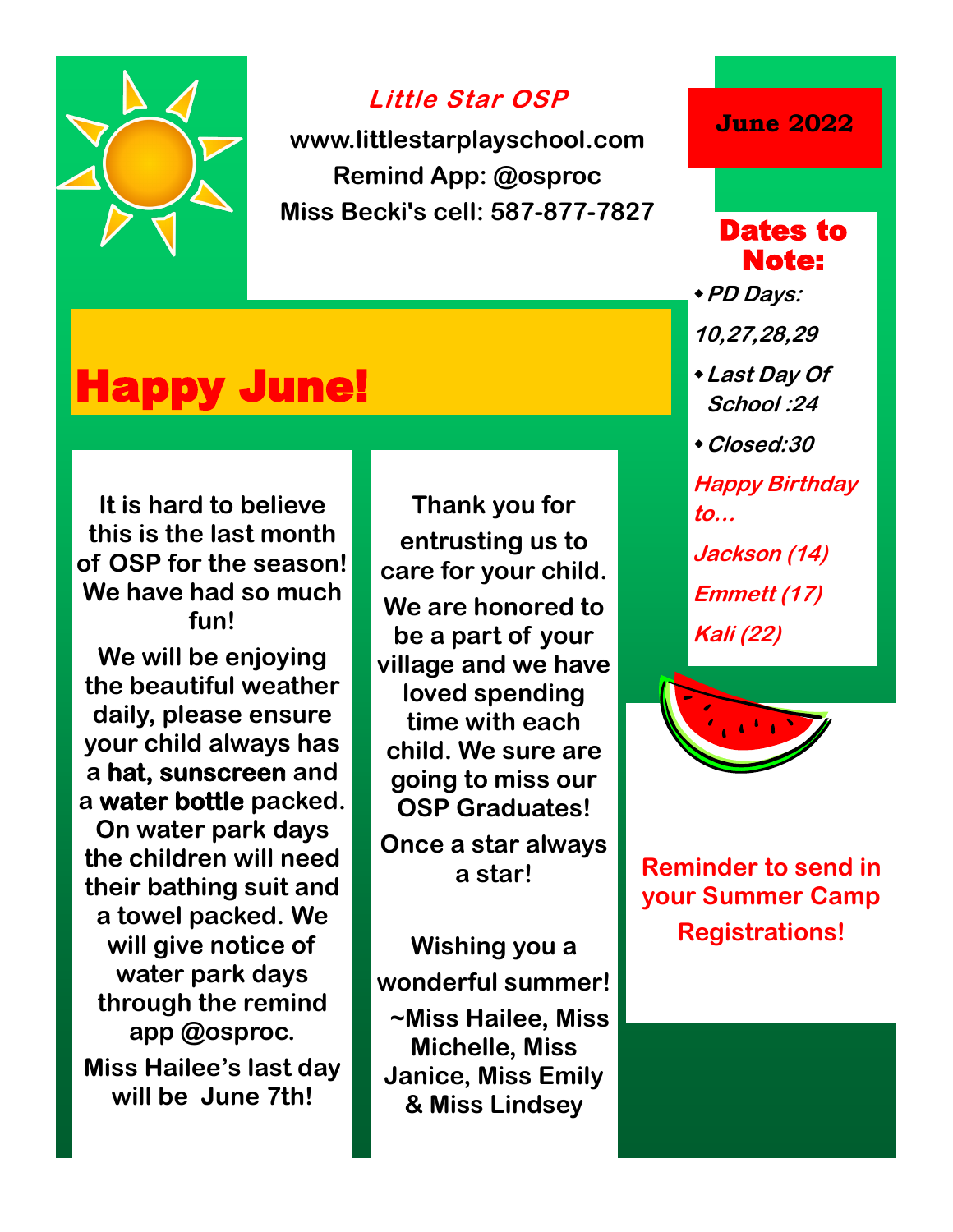### **Inside Story Headline**

This story can fit 150- 200 words.

One benefit of using your newsletter as a promotional tool is that you can reuse content from other marketing materials, such as press releases, market studies, and reports.

While your main goal of distributing a newsletter might be to sell your product or service, the key to a successful



*Caption describing picture or graphic.*

newsletter is making it useful to your readers.

A great way to add useful content to your newsletter is to develop and write your own articles, or include a calendar of upcoming events or a special offer that promotes a new product.

You can also research articles or find "filler" articles by accessing the World Wide Web. You can write about a variety of topics but try to keep your articles short.

Much of the content you put in your newsletter can also be used for your Web site. Microsoft Publisher offers a simple way to convert your newsletter to a Web publication. So, when you're finished writing your newsletter, convert it to a Web site and post it.

# **Inside Story Headline**

This story can fit 100-150 words.

The subject matter that appears in newsletters is virtually endless. You can include stories that focus on current technologies or innovations in your field.

You may also want to note business or economic trends, or make predictions for your customers or clients.

If the newsletter is distributed internally, you might comment upon

"To catch the reader's ion, place an interestin<mark>g</mark> or quote from the story here."

new procedures or improvements to the business. Sales figures or earnings will show how your business is growing.

Some newsletters include a column that is updated every issue, for instance, an advice column, a book review, a letter from the president, or an editorial. You can also profile new employees or top customers or vendors.

#### **Inside Story Headline**

This story can fit 75-125 words.

Selecting pictures or graphics is an important part of adding content to your newsletter.

Think about your article and ask yourself if the picture supports or enhances the message you're trying to convey. Avoid selecting images that appear to be out of context.

Microsoft Publisher includes thou-

sands of clip art images from which you can choose and import into your newsletter. There are also several tools you can use to draw shapes and symbols.

Once you have chosen an image, place it close to the article. Be sure to place the caption of the



*Caption describing picture or graphic.*

image near the image.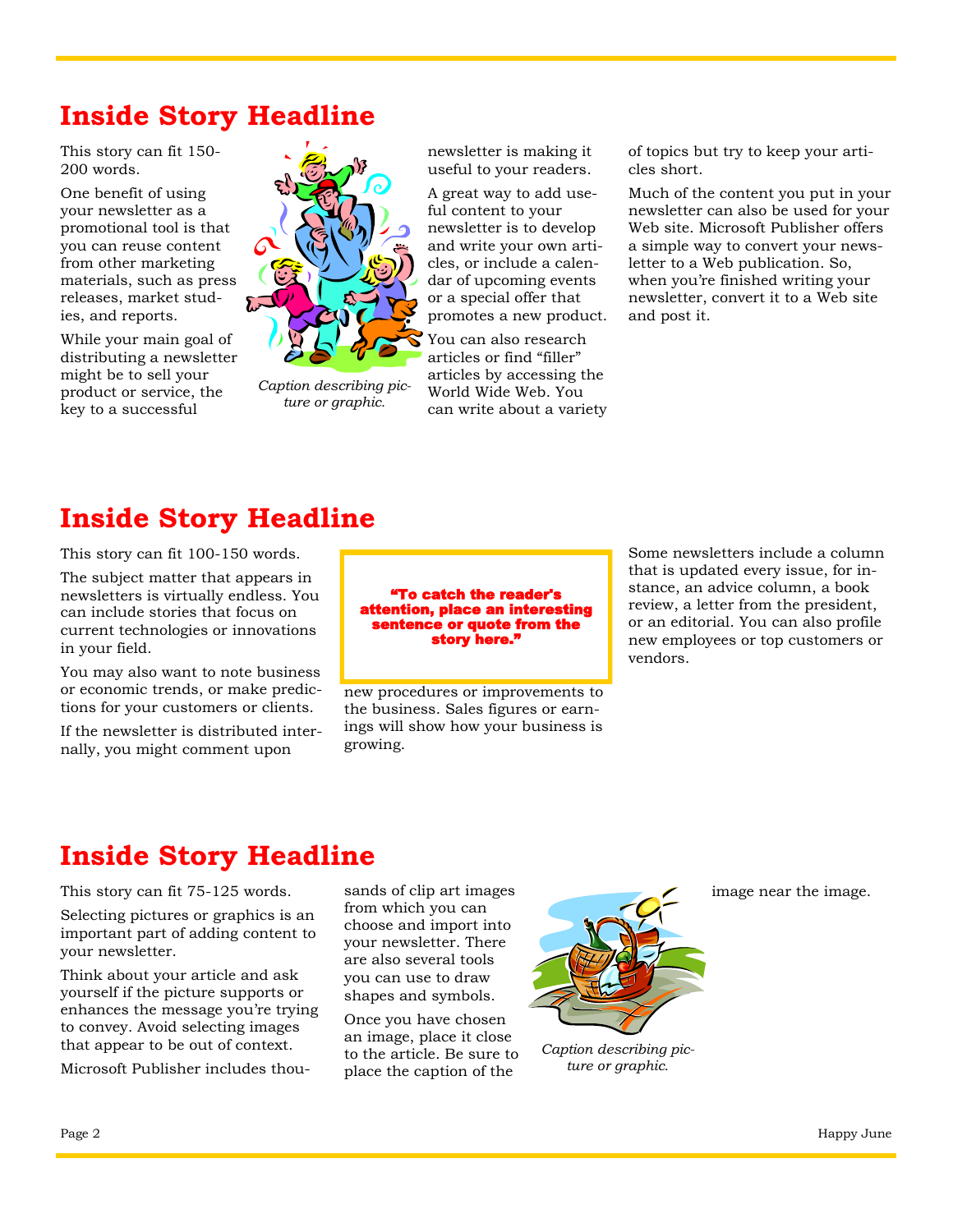#### **Inside Story Headline**

This story can fit 150- 200 words.

One benefit of using your newsletter as a promotional tool is that you can reuse content from other marketing materials, such as press releases, market studies, and reports.

While your main goal of distributing a newsletter might be to sell your product or service, the key to a suc-



*Caption describing picture or graphic.*

cessful newsletter is making it useful to your readers.

A great way to add useful content to your newsletter is to develop and write your own articles, or include a calendar of upcoming events or a special offer that promotes a new product.

You can also research articles or find "filler" articles by accessing the World Wide Web. You can

write about a variety of topics but try to keep your articles short.

Much of the content you put in your newsletter can also be used for your Web site. Microsoft Publisher offers a simple way to convert your newsletter to a Web publication. So, when you're finished writing your newsletter, convert it to a Web site and post it.

# **Inside Story Headline**

This story can fit 100-150 words.

The subject matter that appears in newsletters is virtually endless. You can include stories that focus on current technologies or innovations in your field.

You may also want to note business or economic trends, or make predictions for your customers or clients.

If the newsletter is distributed internally, you might comment upon

new procedures or improvements to the business. Sales figures or earnings will show how your business is growing.

Some newsletters include a column that is updated every issue, for instance, an advice column, a book review, a letter from the president, or an editorial. You can also profile new employees or top customers or vendors.

"To catch the reade ntion, place an intere uote from the story here."

#### **Inside Story Headline**

This story can fit 75-125 words.

Selecting pictures or graphics is an important part of adding content to your newsletter.

Think about your article and ask yourself if the picture supports or enhances the message you're trying to convey. Avoid selecting images that appear to be out of context.

Microsoft Publisher includes thou-

sands of clip art images from which you can choose and import into your newsletter. There are also several tools you can use to draw shapes and symbols.

Once you have chosen an image, place it close to the article. Be sure to place the caption of the



*Caption describing picture or graphic.*

image near the image.